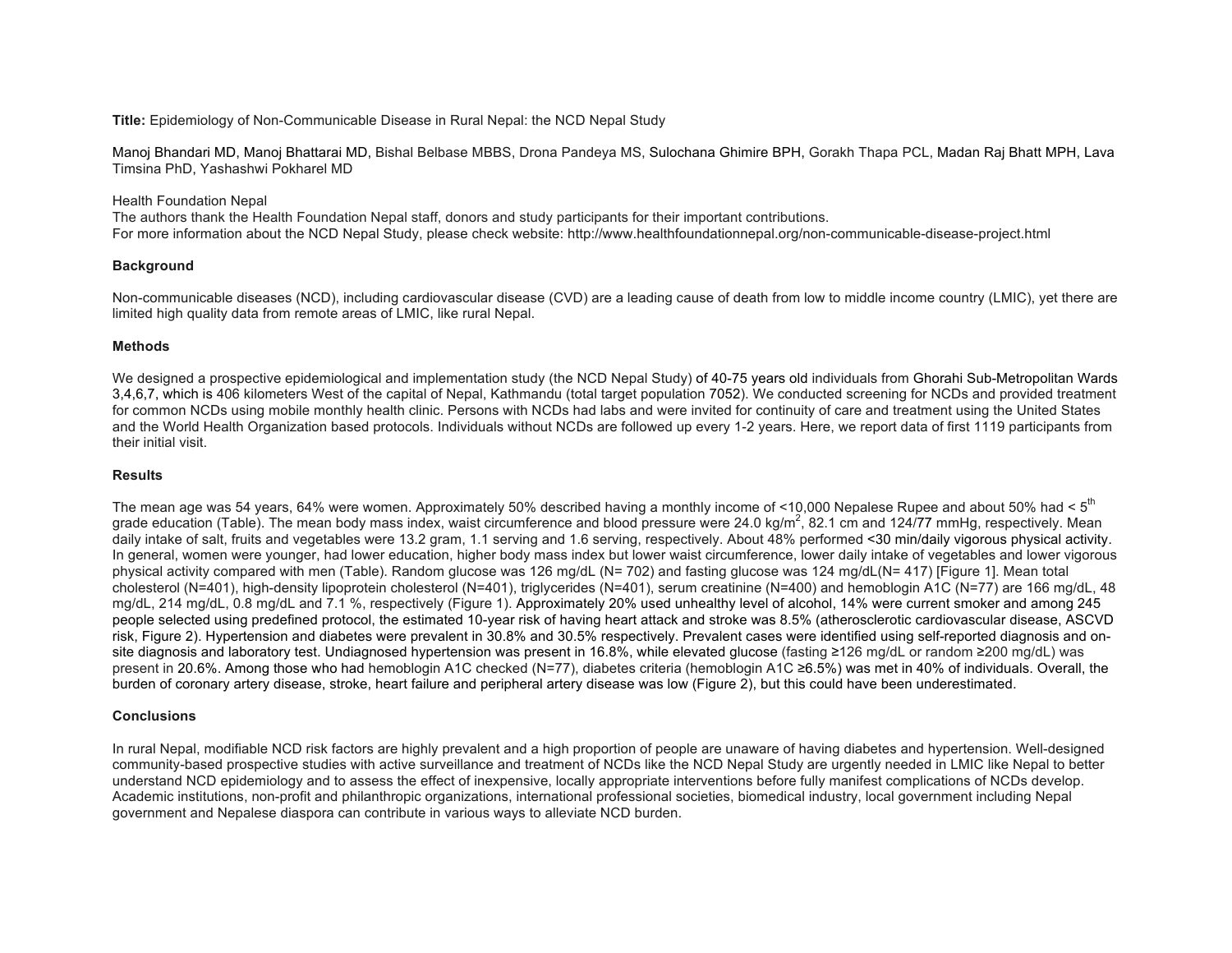### **Word count**: 467

Abbreviations: ASCVD = atherosclerotic cardiovascular disease, CVD = cardiovascular disease, Cr = creatinine, DM = diabetes mellitus, Etoh = alcohol, Glu = glucose, HbA1C = hemoglobin A1C, HDL-C = high-density lipoprotein cholesterol, HTN = LDL-C = low-density lipoprotein cholesterol, LMIC = low to middle income country, NCD = non communicable disease, Tot Chol = total cholesterol, Trigly = triglycerides

| able. Bacomic characteristics home community corooming in Onelain oub metropolitan rirod, wardo (0, 1,0,1 ), Bang, Hopar<br>Characteristics  | All (N=1119)   | Men (N=408)    | Women $(N=711)$ | P-value |
|----------------------------------------------------------------------------------------------------------------------------------------------|----------------|----------------|-----------------|---------|
| Age, years                                                                                                                                   | 54.18 (11.17)  | 56.58 (11.24)  | 52.80 (10.90)   | < 0.001 |
| Monthly income (in Nepalese Rupee)                                                                                                           |                |                |                 | 0.209   |
| < 10.000                                                                                                                                     | 534 (48.02%)   | 179 (43.98%)   | 355 (50.35%)    |         |
| 10 to <20,000                                                                                                                                | 328 (29.50%)   | 131 (32.19%)   | 197 (27.94%)    |         |
| 20 to <30,000                                                                                                                                | 129 (11.60%)   | 52 (12.78%)    | 77 (10.92%)     |         |
| ≥30,000                                                                                                                                      | 121 (10.88%)   | 45 (11.06%)    | 76 (10.78%)     |         |
| Education                                                                                                                                    |                |                |                 | < 0.001 |
| <5 grade                                                                                                                                     | 314 (49.22%)   | 125 (39.68%)   | 189 (58.51%)    |         |
| 5-10 grade                                                                                                                                   | 259 (40.60%)   | 138 (43.81%)   | 121 (37.46%)    |         |
| 11-12 grade                                                                                                                                  | 45 (7.05%)     | 34 (10.79%)    | $11(3.41\%)$    |         |
| >12 grade                                                                                                                                    | 20 (3.13%)     | 18 (5.71%)     | $2(0.62\%)$     |         |
| Body mass index ( $kg/m2$ )                                                                                                                  | 24.05 (3.99)   | 23.39 (3.73)   | 24.43 (4.09)    | < 0.001 |
| Waist circumference (cm)                                                                                                                     | 82.10 (11.99)  | 83.38 (11.02)  | 81.36 (12.46)   | 0.007   |
| Systolic blood pressure (mm Hg)                                                                                                              | 124.47 (35.83) | 125.41 (19.81) | 123.93 (42.38)  | 0.507   |
| Diastolic blood pressure (mm Hg)                                                                                                             | 77.37 (11.40)  | 78.16 (11.24)  | 76.93 (11.47)   | 0.0821  |
| Daily salt intake, (grams)                                                                                                                   | 13.23 (8.28)   | 12.98 (7.39)   | 13.35 (8.71)    | 0.562   |
| Daily fruit intake (servings)                                                                                                                | 1.15(0.54)     | 1.16(0.58)     | 1.14(0.50)      | 0.750   |
| Daily vegetables intake (servings)                                                                                                           | 1.63(0.61)     | 1.76(0.68)     | 1.56(0.56)      | < 0.001 |
| $\geq$ 30 min/daily vigorous physical activity                                                                                               |                |                |                 | 0.012   |
| Daily                                                                                                                                        | 17 (9.44%)     | 14 (15.91%)    | 3(3.26%)        |         |
| Several days a week                                                                                                                          | 56 (31.11%)    | 29 (32.95%)    | 27 (29.35%)     |         |
| Once weekly                                                                                                                                  | 21 (11.67%)    | 11 (12.50%)    | 10 (10.87%)     |         |
| <30 min/daily vigorous physical activity                                                                                                     | 86 (47.78%)    | 34 (38.64%)    | 52 (56.52%)     |         |
| Prevalent coronary artery disease                                                                                                            | 6(0.55%)       | $4(1.00\%)$    | 2(0.29%)        | 0.126   |
| Prevalent congestive heart failure                                                                                                           | 2(0.28%)       | 1(0.38%)       | 1(0.23%)        | 0.701   |
| Prevalent stroke                                                                                                                             | $6(0.54\%)$    | $2(0.49\%)$    | 4(0.57%)        | 0.868   |
| Categorical variables are expressed as N (%) and continuous variables as mean (standard deviation).                                          |                |                |                 |         |
| Categorical variables were examined using Pearson's chi-square or Fisher's exact as appropriate and continuous variables were examined using |                |                |                 |         |
| Student's t-test.                                                                                                                            |                |                |                 |         |

Table. Baseline characteristics from community screening in Ghorahi Sub-Metropolitan Area, wards (3,4,6,7), Dang, Nepal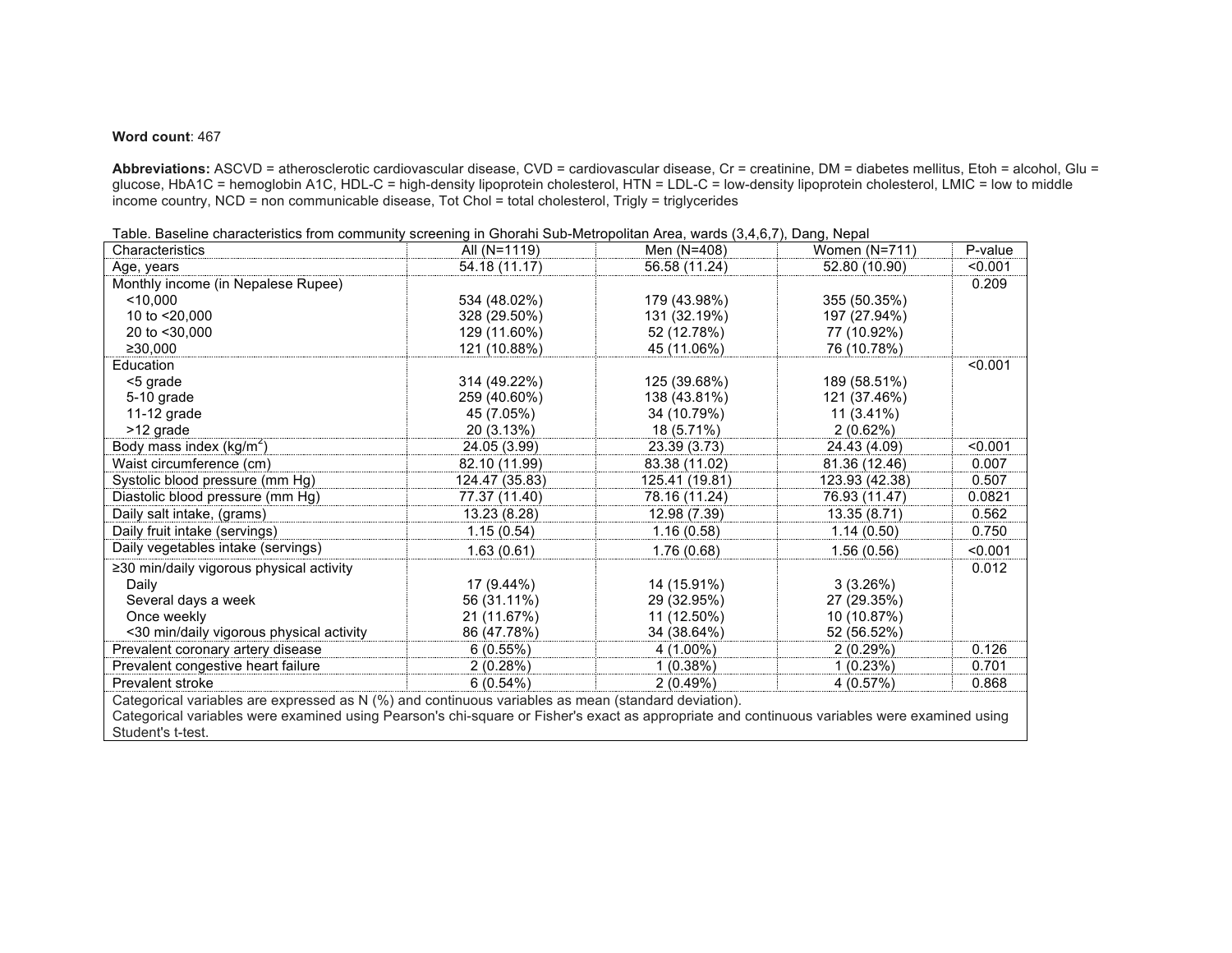

Figure 1. Pertinent NCD-related laboratory values based on initial visit